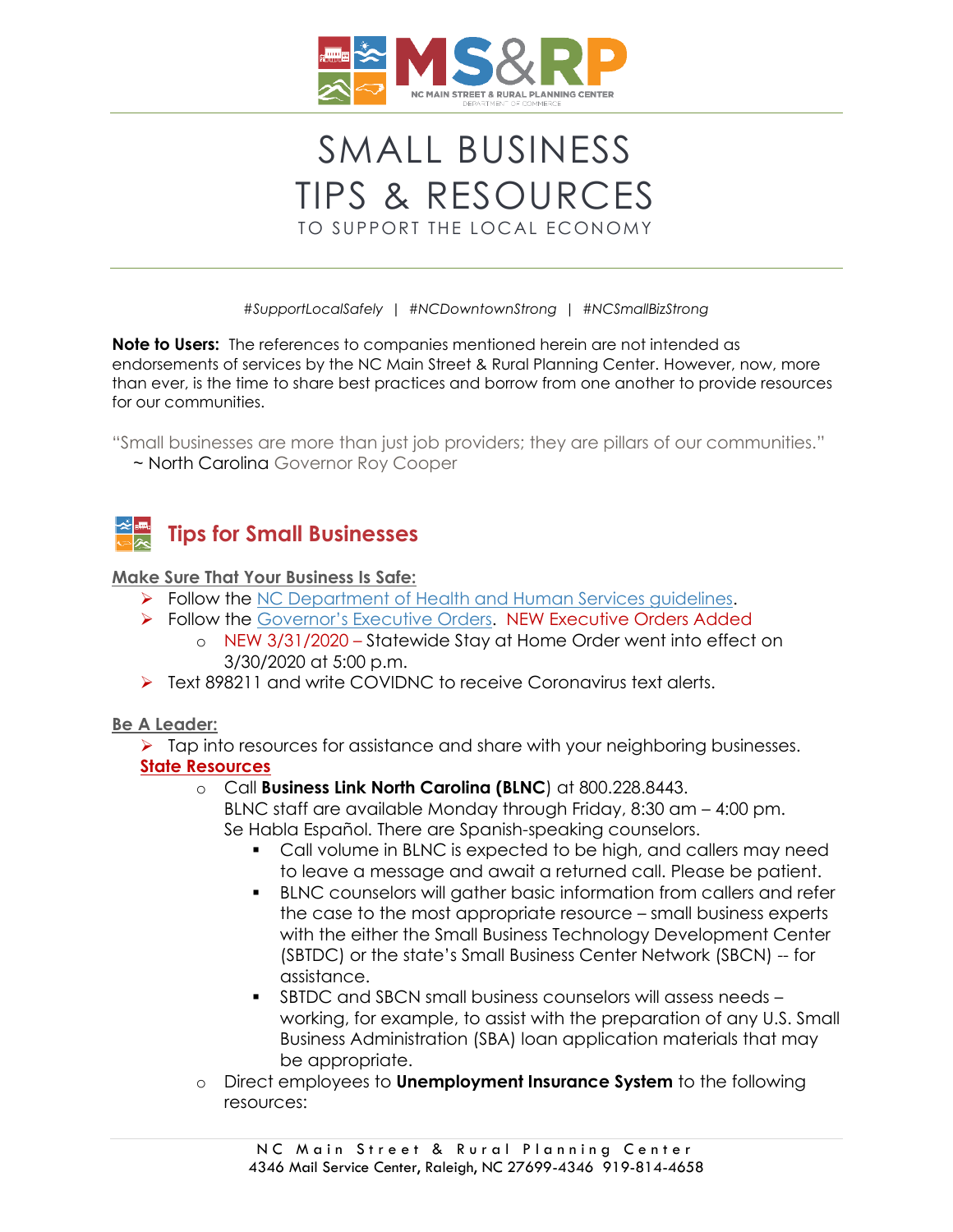- **•** The Frequently Asked Questions (FAQs) at: <https://des.nc.gov/need-help/covid-19-information>
- Website is [www.des.nc.gov](http://www.des.nc.gov/) and the call center is [888-737-0259.](tel:888-737-0259)

## o **NC COVID-19 Rapid Recovery Loan Program**

The Golden LEAF Foundation announces \$15 million in funding to launch a rapid recovery loan program in response to economic losses related to Coronavirus (COVID-19). Golden LEAF funding will support the NC COVID-19 Rapid Recovery Loan Program by enabling loans to be made to eligible businesses for up to \$50,000 with zero interest and no payments for six months. If not repaid in six months, the loan will automatically convert to a term loan. The NC COVID-19 Rapid Recovery Loan Program [\(https://ncrapidrecovery.org/\)](https://ncrapidrecovery.org/) is managed by the NC Rural Center, a statewide nonprofit that has been supporting small business owners for more than 30 years. Read press release [here.](https://www.goldenleaf.org/news/golden-leaf-deploys-15m-for-nc-covid-19-rapid-recovery-loan-program/)

- ➢ Register essential industries:
	- o [https://www.manufacturednc.com/ \[manufacturednc.com\]](https://www.manufacturednc.com/%20%5bmanufacturednc.com%5d)
	- o [https://hub.bio.org/ \[hub.bio.org\]](https://hub.bio.org/%20%5bhub.bio.org%5d)
	- o [www.carolinatextiledistrict](http://www.carolinatextiledistrict/)
	- o NC Emergency Management has a process to vet businesses and allow them the ability to move **IF** an emergency or shelter in place is declared, should their usual operations warrant such.
		- Businesses should email **[beoc@ncdps.gov.](mailto:beoc@ncdps.gov)** In the email, they should provide the following:
			- 1. Business name
			- 2. Point of Contact including:
				- -name -email -phone number
				- -address
			- 3. Nature of their business and why they are critical to continue operations
			- 4. Business website

## **Federal Resources**

## o **Federal Disaster Loans**

The U.S. Small Business Administration (SBA) is known for its flexible and useful lending programs - especially in times of crisis. In the wake of the coronavirus pandemic, SBA has redoubled efforts to administer its [Economic Injury Disaster Loan Program.](https://www.sba.gov/funding-programs/disaster-assistance) Working with state governors, SBA will fund low-interest loans for businesses and non-profit organizations that have been severely impacted by the outbreak. Loans may total up to \$2 million and provide targeted, short-term support to help borrowers compensate for revenue losses caused by the virus. Learn more about the Disaster Loan Program at [www.sba.gov/disaster.](http://www.sba.gov/disaster)

NEW 3/31/20 - [https://www.sba.gov/page/coronavirus-covid-19-small](https://www.sba.gov/page/coronavirus-covid-19-small-business-guidance-loan-resources)[business-guidance-loan-resources](https://www.sba.gov/page/coronavirus-covid-19-small-business-guidance-loan-resources)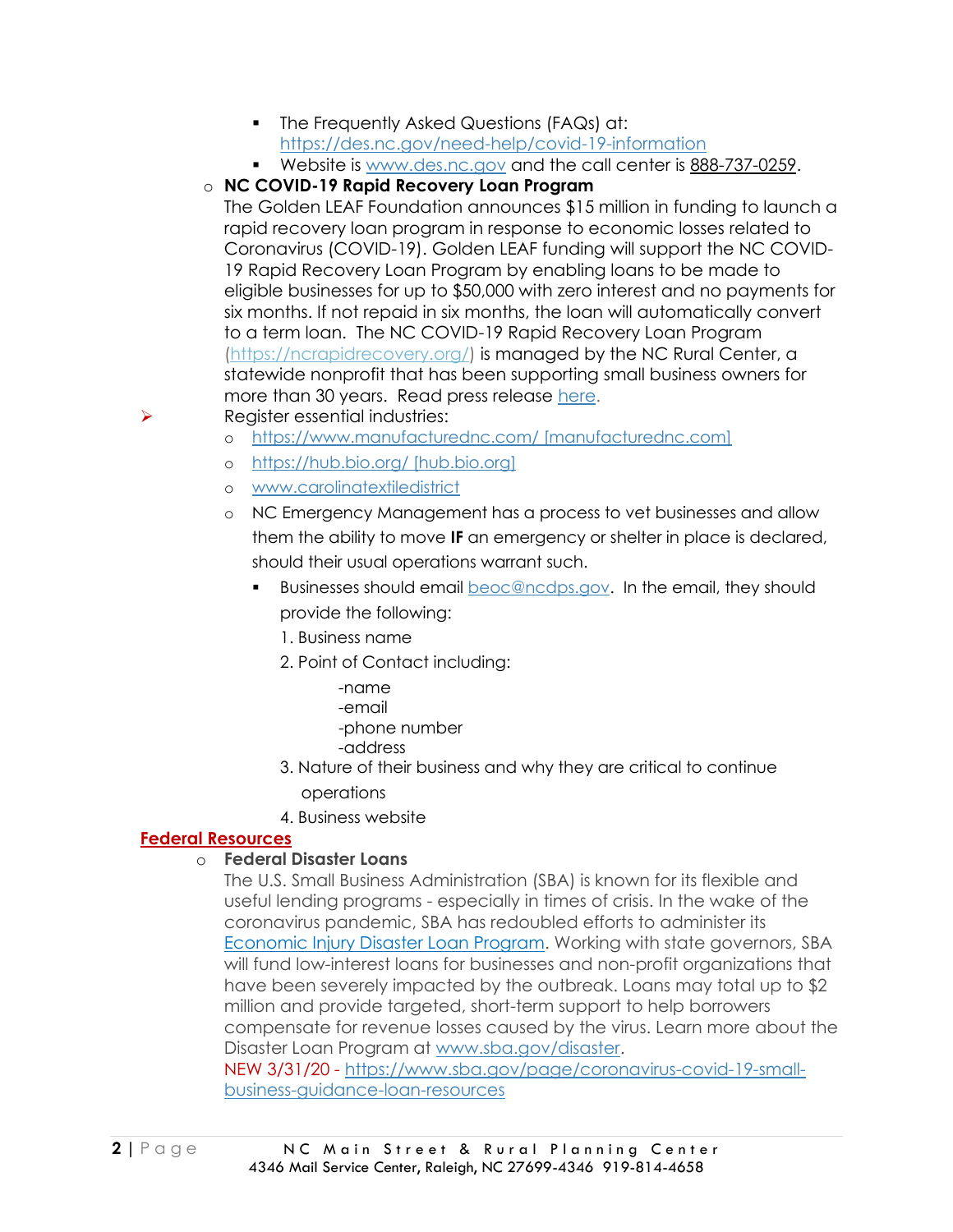- o NEW 3/31/2020 **On the Hill: Summary of Coronavirus Aid, Relief, and Economic Security Act (CARES Act)** blog post by National Trust Preservation Leadership Forum 3/28/2020
	- **EXEGGG 12020 [Senate Small Business Provisions](https://higherlogicdownload.s3.amazonaws.com/SAVINGPLACES/UploadedImages/67a11cfb-d556-4219-8ce3-18bb19ba4bb7/Coronavirus/200325StimulusSmallBizEXPLAINER-FINAL.pdf)**
	- NEW 3/31/2020 [Section by Section Summary of the Programs](https://higherlogicdownload.s3.amazonaws.com/SAVINGPLACES/UploadedImages/67a11cfb-d556-4219-8ce3-18bb19ba4bb7/Coronavirus/200325StimulusSmallBizSectionBySection-FINAL.pdf)
- ➢ Federal Tax Income filing and payment deadline has been [extended to](https://www.irs.gov/newsroom/tax-day-now-july-15-treasury-irs-extend-filing-deadline-and-federal-tax-payments-regardless-of-amount-owed)  [7/15/2020.](https://www.irs.gov/newsroom/tax-day-now-july-15-treasury-irs-extend-filing-deadline-and-federal-tax-payments-regardless-of-amount-owed)

## **Other**

- $\triangleright$  Research business interruption insurance and apply if you qualify.
- ➢ Reach out to your Main Street Organization, Chamber of Commerce, and/or Town/City Government for technical assistance, resources, and information.
- ➢ Find ways to help neighboring business owners connect and build relationships.
	- o *Example: Ask community leaders (business, government, education, religious, neighborhood, etc.) who are already "connectors" to help. Have each contact five business owners, for example, and talk about how they can get to know each other. Business owners may learn that the product or service or helping hand they need is just down the street. They may also find businesses that are willing to trade goods and services or delay, or even waive, payment for them. Source: [Hitting the Pause Button on the Economy: Fund Small Business Relief of](https://www.recastcity.com/blog-source/2020/3/15/hitting-the-pause-button-on-the-economy-fund-small-business-relief-for-covid-19-now)  [COVID-19 Now](https://www.recastcity.com/blog-source/2020/3/15/hitting-the-pause-button-on-the-economy-fund-small-business-relief-for-covid-19-now)*
- ➢ Work with neighboring businesses and community leaders to brainstorm new forms of revenue.
	- o *Example: Work with small business owners to help them identify new needs being generated by COVID-19. Are there products or services that are and could be in demand that existing businesses could provide, at least in the short-term? Ask business owners to participate in brainstorming sessions with five other businesses, for example, to discuss potential business opportunities.*

*Source: [Hitting the Pause Button on the Economy: Fund Small Business Relief of](https://www.recastcity.com/blog-source/2020/3/15/hitting-the-pause-button-on-the-economy-fund-small-business-relief-for-covid-19-now)  [COVID-19 Now](https://www.recastcity.com/blog-source/2020/3/15/hitting-the-pause-button-on-the-economy-fund-small-business-relief-for-covid-19-now)*

- $\triangleright$  Use this time to take some additional online business courses to come back even stronger when you reopen. Encourage a neighboring business to take the courses with you.
- $\triangleright$  If you are a property owner, try to offer free or reduced rent for business tenants for a specified period (or defer it). Business retention is a better long-term economic development strategy than business recruitment.
- ➢ NEW 3/31/2020 Take the **National Main Street Center Survey**  [Small Businesses and the](https://www.surveymonkey.com/r/6K96DHF?fbclid=IwAR3k6v13jz5qmAADqn1wEKvJxrsOWVQZ_mp3V04tYPQwv_KY0MEuJUoIFZs)  [Impact of COVID-19](https://www.surveymonkey.com/r/6K96DHF?fbclid=IwAR3k6v13jz5qmAADqn1wEKvJxrsOWVQZ_mp3V04tYPQwv_KY0MEuJUoIFZs)

## **Increase Your Online Presence:**

- ➢ Tell people if your business is open. Post its status, plans, and hours prominently on your website, social media, in an email newsletter, etc. Also update your [Google](https://www.google.com/business/go/businessprofile/?gmbsrc=us-en_US-ha-se-z-gmb-s-219-h~z-z-u&ppsrc=GMBS0&utm_campaign=us-en_US-ha-se-z-gmb-s-219-h~z-z-u&utm_source=gmb&utm_medium=ha&&gmbsrc=&ppsrc=&gclid=EAIaIQobChMImqzP7ZOn6AIVBXiGCh0M8w_pEAAYASAAEgKJZ_D_BwE)  [My Business](https://www.google.com/business/go/businessprofile/?gmbsrc=us-en_US-ha-se-z-gmb-s-219-h~z-z-u&ppsrc=GMBS0&utm_campaign=us-en_US-ha-se-z-gmb-s-219-h~z-z-u&utm_source=gmb&utm_medium=ha&&gmbsrc=&ppsrc=&gclid=EAIaIQobChMImqzP7ZOn6AIVBXiGCh0M8w_pEAAYASAAEgKJZ_D_BwE) profile. If you need assistance, contact your Main Street Organization, Chamber of Commerce, Town/City Government, or a local technology business for help.
- ➢ Share the business's commitment to protecting the health and safety of customers, staff, etc., and steps it is taking to do so.
- ➢ Promote existing and new product offerings, services and experiences that are available now or will be in the future (e.g. offer bundles items, such as books, puzzles, art supplies, etc., that could keep homebound families busy).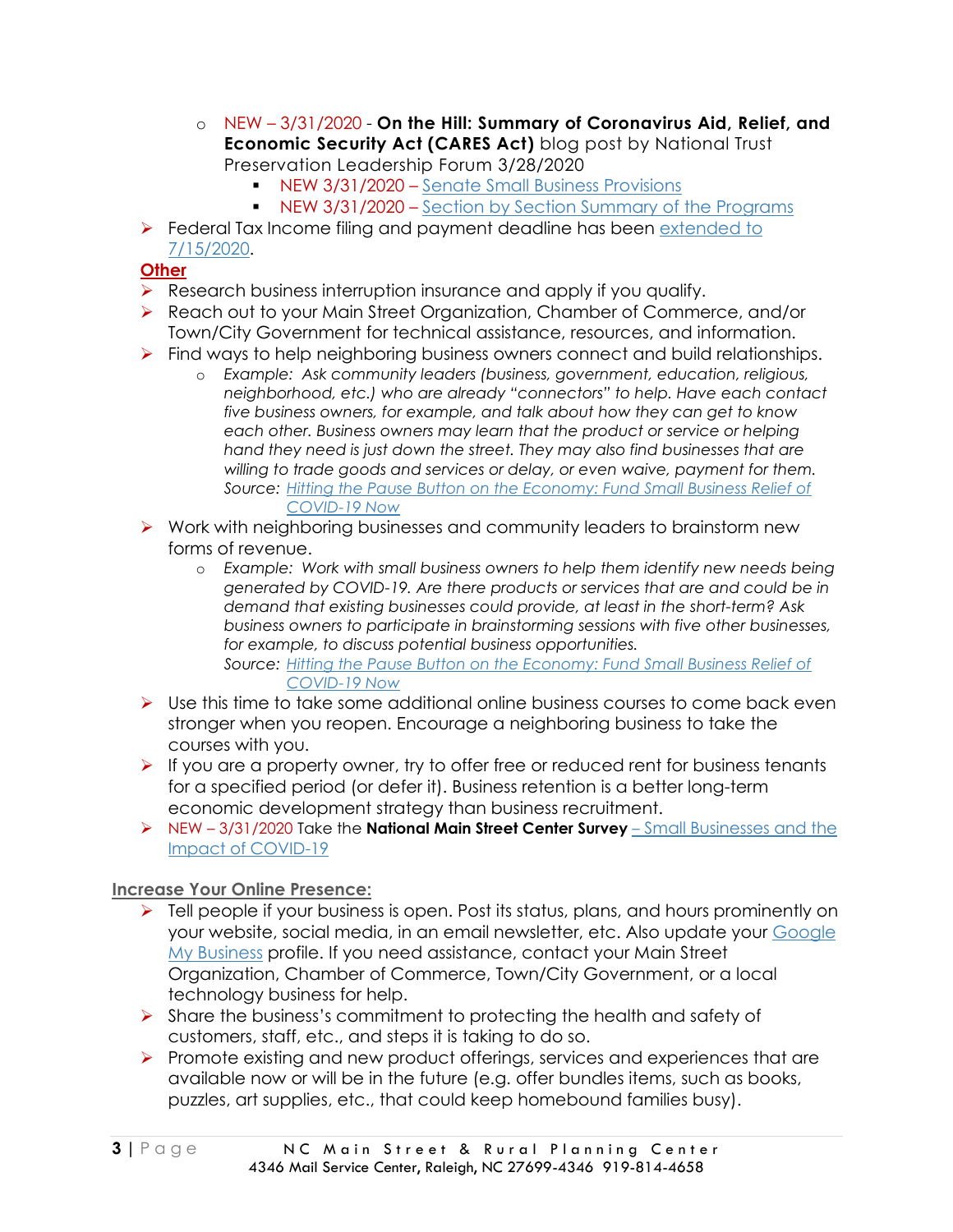- ➢ Develop online shopping list services. For example, many grocery stores offer grocery pickup or delivery to customers who submit shopping lists online.
- ➢ Advertise discounts and sales for online orders.
- $\triangleright$  Sell gift cards for future use.
- ➢ Cross promote your goods and services with other businesses to increase revenue for more than one business.
- ➢ Share web and social media posts from local businesses through your social media outlets.
- ➢ Promote locally sourced products and local supply chains on web and social media platforms.
- ➢ Offer a Frequent Buyer Discount Program for 3 purchases per week.

## **Offer Virtual Services:**

- ➢ Use technology (e.g. FaceTime, Skype, Facebook Live, and others). If you need assistance, contact your Main Street Organization, Chamber of Commerce, Town/City Government, or a local technology business for help.
- ➢ Have live, face to face, interactions/events with customers for buying/selling, responding to inquiries, conducting meetings, etc. (e.g. personal shopper service).
- ➢ Livestream educational programs, fitness training, music and art lessons, gallery tours, cooking classes, and more.
- ➢ Provide virtual social activities/interactions with and between customers (e.g. a brewery offering a virtual version of its trivia nights or a salon previewing new trends, styles, and techniques, etc.).
- ➢ Conduct telemedicine, counseling, and other appointments/consultations.

## **Increase Communication:**

- ➢ Write stories about your business to build a personal connection between your business and your community.
- ➢ Keep your Business Top of Mind by dressing up your windows.

## **Offer Delivery, Pickup, and Subscription Services:**

Enhance or establish services to:

- ➢ Allow for telephone, online, text, etc., ordering and (curbside, back door, or other location) pickup or delivery of products such as groceries, pet supplies, meals, etc.
- ➢ Partner with local delivery services or use those offered by larger businesses such as Door Dash, Grub Hub, Uber Eats, etc.
- $\triangleright$  Offer free shipping for retail items as a means of increasing online sales.
- ➢ Become a personal shopper and offer to do the shopping for your customers.
- $\triangleright$  Offer subscriptions for customers to order and have products such as meals, produce, fresh-roasted coffee, etc., delivered according to a schedule (e.g. "subscribe and save" discounts; coffee of the month; etc.).

## **Resources:**

Articles

➢ [Hitting the Pause Button on the Economy: Fund Small Business Relief of COVID-19](https://www.recastcity.com/blog-source/2020/3/15/hitting-the-pause-button-on-the-economy-fund-small-business-relief-for-covid-19-now)  [Now](https://www.recastcity.com/blog-source/2020/3/15/hitting-the-pause-button-on-the-economy-fund-small-business-relief-for-covid-19-now) – by Recast City, 03/15/2020.